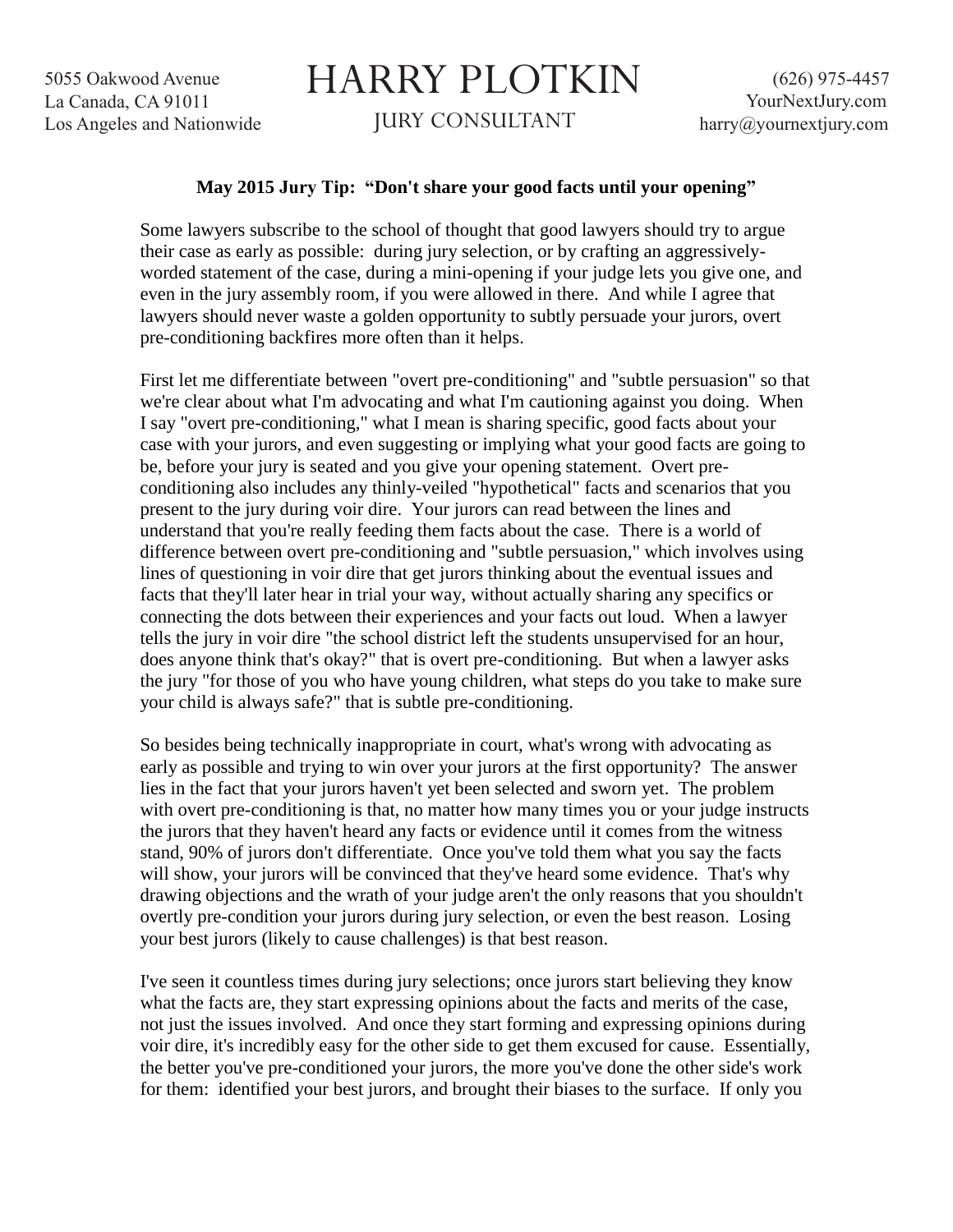had waited until your jurors were seated and sworn to convince them, those great jurors might still be on your panel.

Now I realize that this advice may seem obvious, but the reality is that many lawyers don't realize that they're engaging in dangerous pre-conditioning. Sometimes the preconditioning is obvious and intentional: for example, prefacing voir dire questions with facts about the case simply to get those facts in front of the jury. But sometimes the preconditioning is inadvertent, accidental, or meant to be subtle. So give some serious thought to whether you've been guilty of doing any of these things:

Have you ever crafted a "neutral" statement of the case to be read to the jury that included allegations of facts, not just your causes of action or defenses?

Have you ever been allowed to give a "mini-opening" to your jury before voir dire that you tried to make convincing? I've written on the dangers of giving a convincing miniopening before (read it if you haven't already), but I'll summarize my advice: the purpose should be to make it easier to identify your bad jurors in voir dire by highlighting your bad facts, not your good ones. Don't try to "win" your mini-opening. Instead, tell your jurors what you are alleging without sharing your good facts; instead of sharing those specifics, tell your jurors "we'll show you evidence on that" without tipping your hand. Save it for your actual opening; you'll be surprised how well jurors respond when they realize that your case is stronger than they imagined.

Have you ever tried to be subtle and asked jurors about "hypothetical" scenarios in voir dire that were identical to what your good facts will be? Jurors are smart; they know what you're trying to do, and they are fully aware that you're telling them actual facts in your case. Many judges will get upset and sustain objections to these fact-loaded hypotheticals, but that obscures the main point: no matter how you disguise your facts, your jurors will be convinced they've heard "evidence" and express pre-judgments if they were moved by it.

Long story short, keep your good facts to yourself until your opening statement, after your jurors have been selected and seated. It's dangerous for both sides, but let me also say that it's especially dangerous for plaintiff's lawyers, because the other side gets to go last in voir dire and has the opportunity to sweep out the jurors you've convinced too strongly. Plaintiff lawyers have double the reasons not to do it, and defense counsel should absolutely use it to their advantage when a plaintiff has gone too far.

Don't worry about losing a golden opportunity to win over your jurors; your jurors will wait until at least your opening statement to pass judgment on your case. They won't expect you to prove anything before then. In reality, the only way you can "lose" your case before opening statement is by losing personal credibility: by coming across poorly, not listening to them, and forcing the law and attitudes down their throats. Trying your case too early is actually the worst example; jurors don't like to feel manipulated. Don't worry about leaving your facts for later and simply promising them that "we'll show you evidence on that" whenever you tell them what you're alleging.